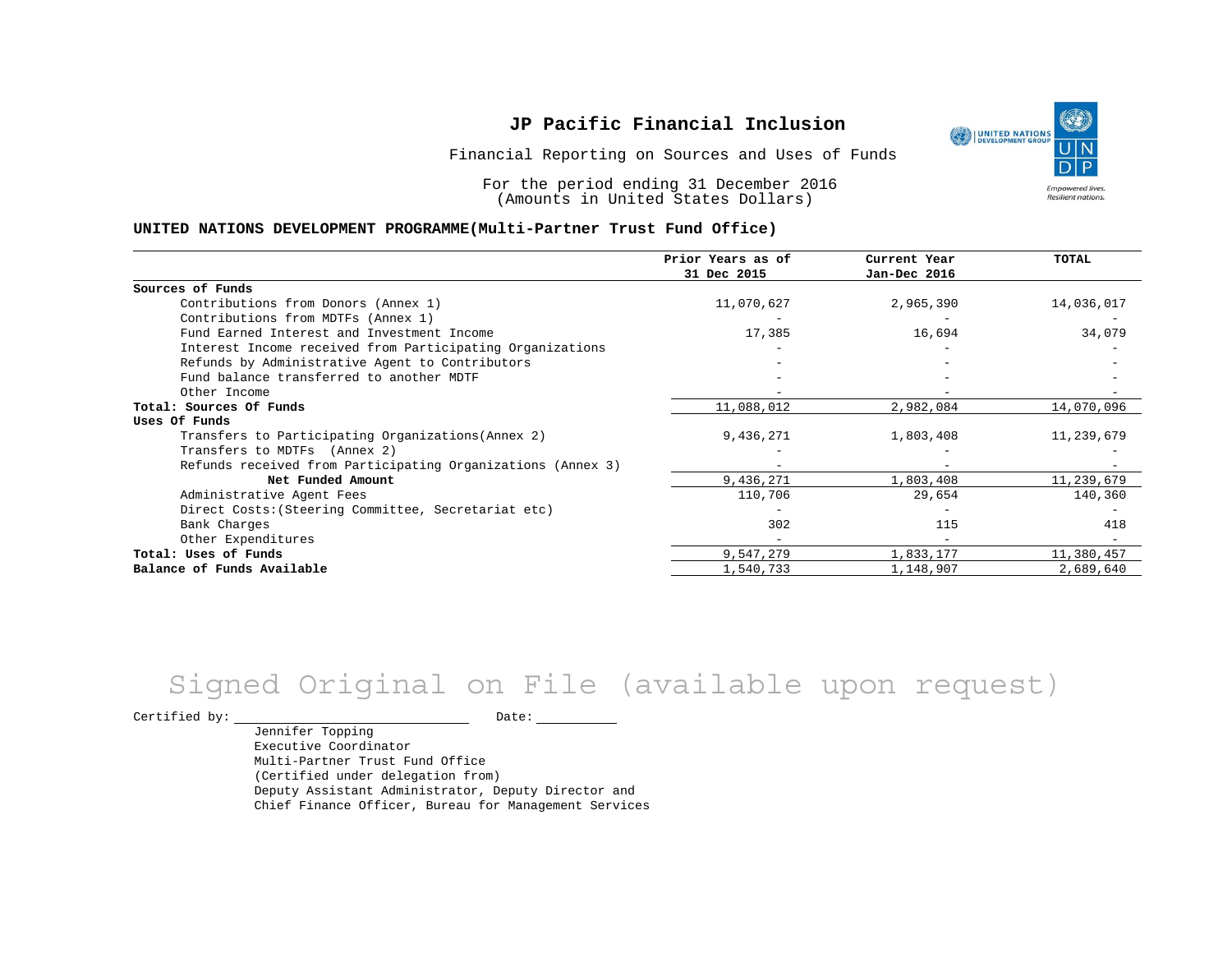

Financial Reporting on Sources and Uses of Funds

For the period ending 31 December 2016 (Amounts in United States Dollars)

#### **UNITED NATIONS DEVELOPMENT PROGRAMME(Multi-Partner Trust Fund Office)**

**Annex - 1: Contributions**

|                           | Prior Years as of | Current Year | TOTAL      |
|---------------------------|-------------------|--------------|------------|
|                           | 31 Dec 2015       | Jan-Dec 2016 |            |
| From Contributors         |                   |              |            |
| GOVERNMENT OF AUSTRALIA   | 9,498,827         | 1,889,750    | 11,388,577 |
| GOVERNMENT OF NEW ZEALAND | 1,571,800         | 1,075,640    | 2,647,440  |
| Total: Contributions      | 11,070,627        | 2,965,390    | 14,036,017 |

## Signed Original on File (available upon request)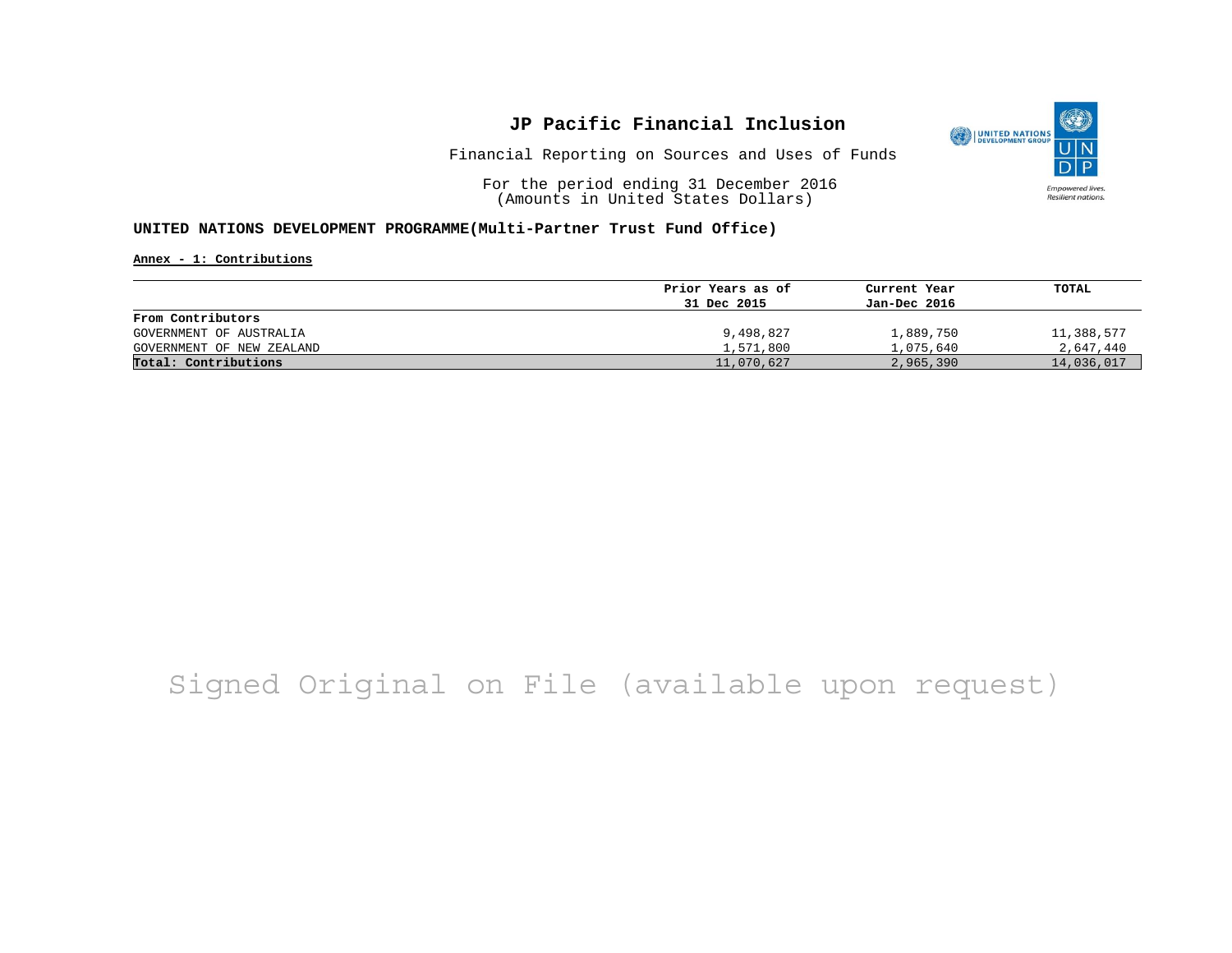

Financial Reporting on Sources and Uses of Funds

For the period ending 31 December 2016 (Amounts in United States Dollars)

#### **UNITED NATIONS DEVELOPMENT PROGRAMME(Multi-Partner Trust Fund Office)**

**Annex - 2: Transfers**

|                                | Prior Years as of | Current Year | TOTAL      |
|--------------------------------|-------------------|--------------|------------|
|                                | 31 Dec 2015       | Jan-Dec 2016 |            |
| To Participating Organizations |                   |              |            |
| UNCDF                          | 6,294,544         | 1,557,083    | 7,851,627  |
| UNDP                           | 3,141,727         | 246,325      | 3,388,052  |
|                                |                   |              |            |
| Total Transfers                | 9,436,271         | 1,803,408    | 11,239,679 |

## Signed Original on File (available upon request)